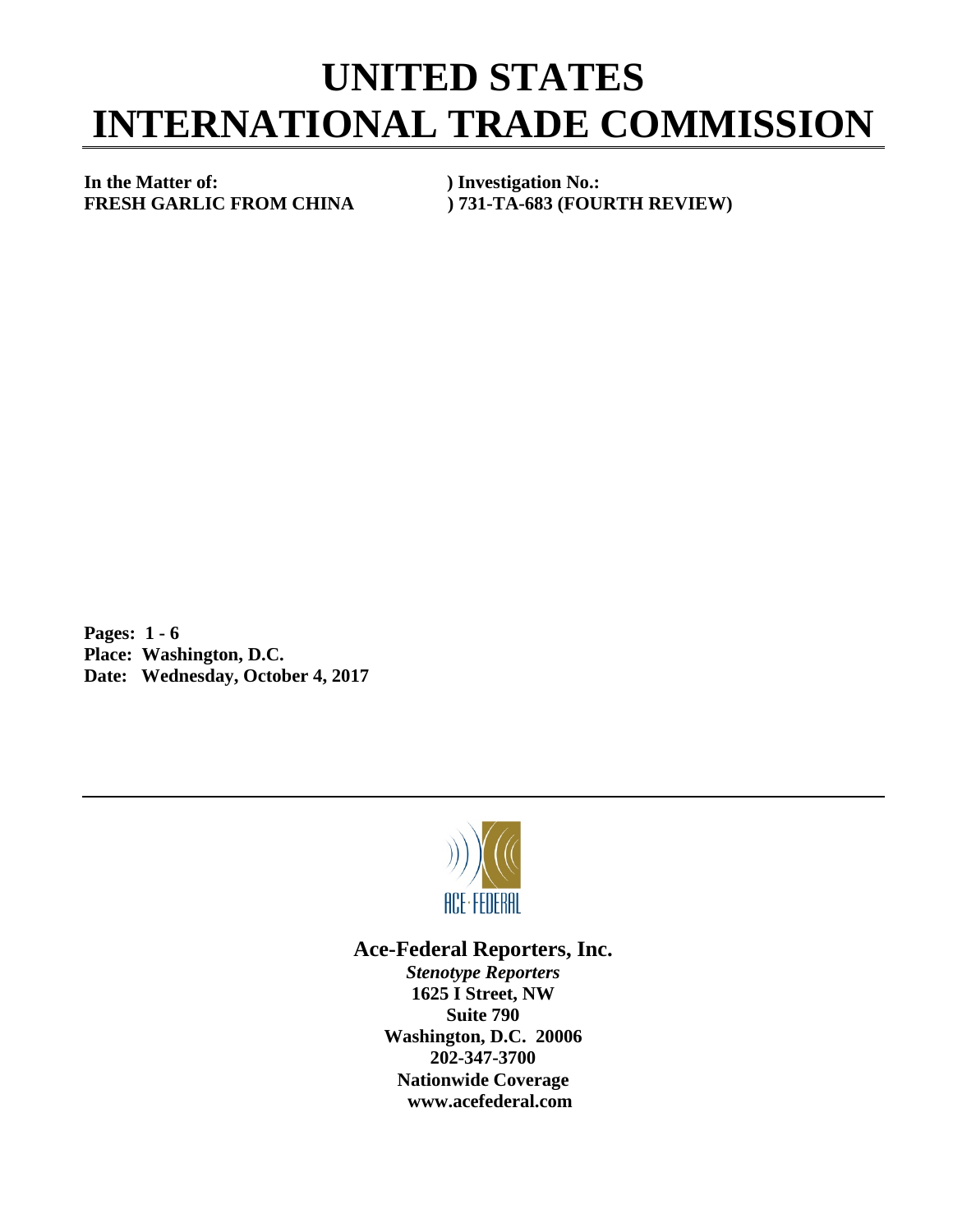1 THE UNITED STATES INTERNATIONAL TRADE COMMISSION 2 In the Matter of: ) Investigation No.: 3 FRESH GARLIC ) 731-TA-683 4 FROM CHINA ) (Fourth Review)  $5<sub>5</sub>$  6 7 Wednesday, October 4, 2017 8 Main Hearing Room (Room 101) 9 U.S. International 10 Trade Commission 11 500 E Street, S.W. 12 Washington, D.C. 13 The meeting, commenced, pursuant to notice, at 14 11:00 a.m., before the Commissioners of the United States 15 International Trade Commission, Vice Chairman Johanson, 16 presiding. 17 APPEARANCES: 18 On behalf of the International Trade Commission: 19 Commissioners: 20 DAVID S. JOHANSON, VICE CHAIRMAN (presiding) 21 RHONDA K. SCHMIDTLEIN, CHAIRMAN (via telephone) 22 IRVING A. WILLIAMSON, COMMISSIONER 23 MEREDITH M. BROADBENT, COMMISSIONER 24 <u>25</u>

Ace-Federal Reporters, Inc.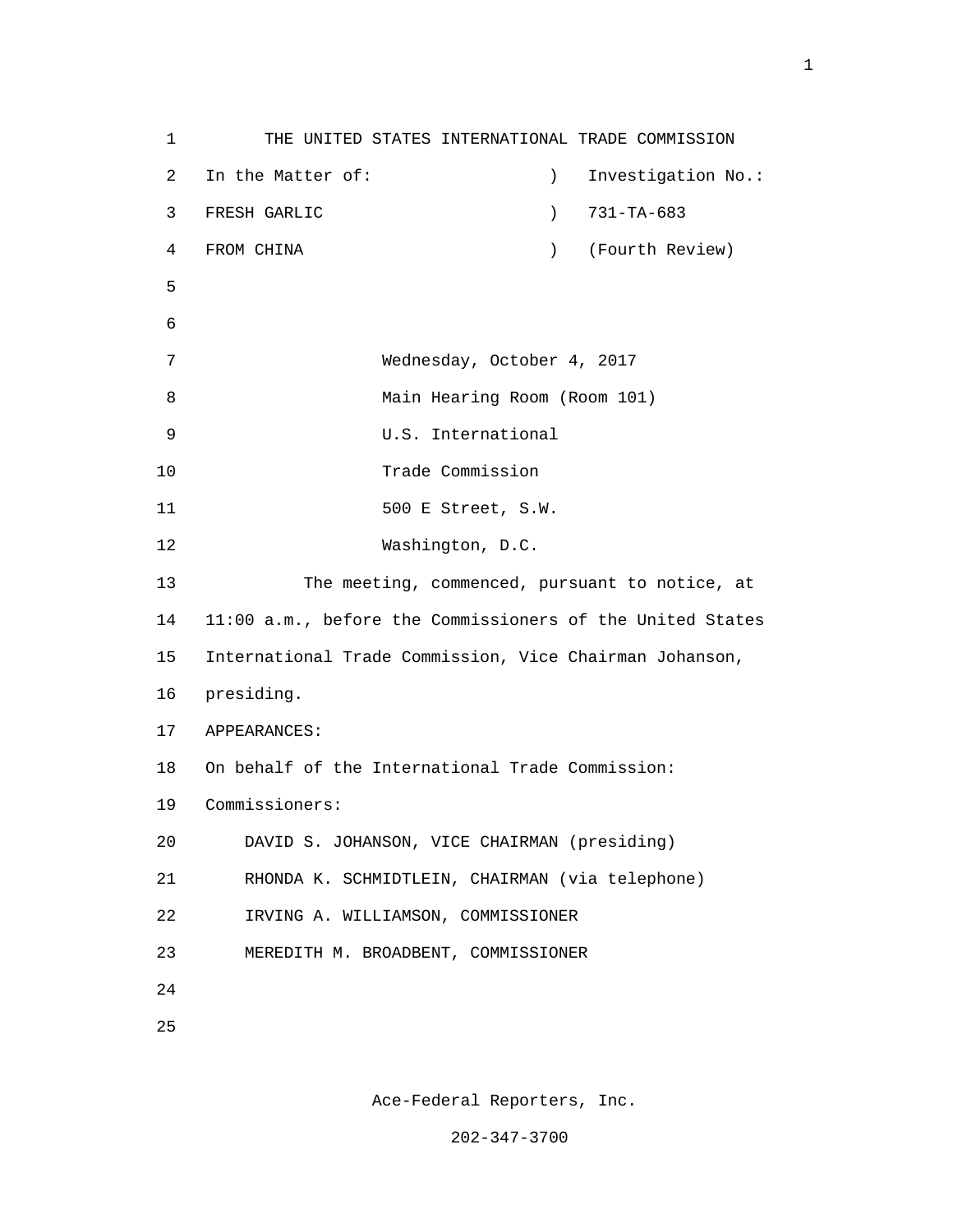1 APPEARANCES (Continued): 2 3 Staff: 4 NATE COMLY, SUPERVISORY INVESTIGATOR 5 SABINA NEUMANN, INTERNATIONAL TRADE ANALYST 6 PORSCHA STIGER, INVESTIGATOR 7 BRIAN ALLEN, ATTORNEY/ADVISOR e a seu ann an 1882. Bha an 1892 an 1892 an 1892 an 1892 an 1892. Bha an 1892 an 1892 an 1892 an 1892 an 1892 9 WILLIAM R. BISHOP, SUPERVISORY HEARINGS AND INFORMATION 10 OFFICER 11 SHARON BELLAMY, RECORDS MANAGEMENT SPECIALIST 12 13 14 15 16 17 18 19 20 21 22 23 24 <u>25</u>

Ace-Federal Reporters, Inc.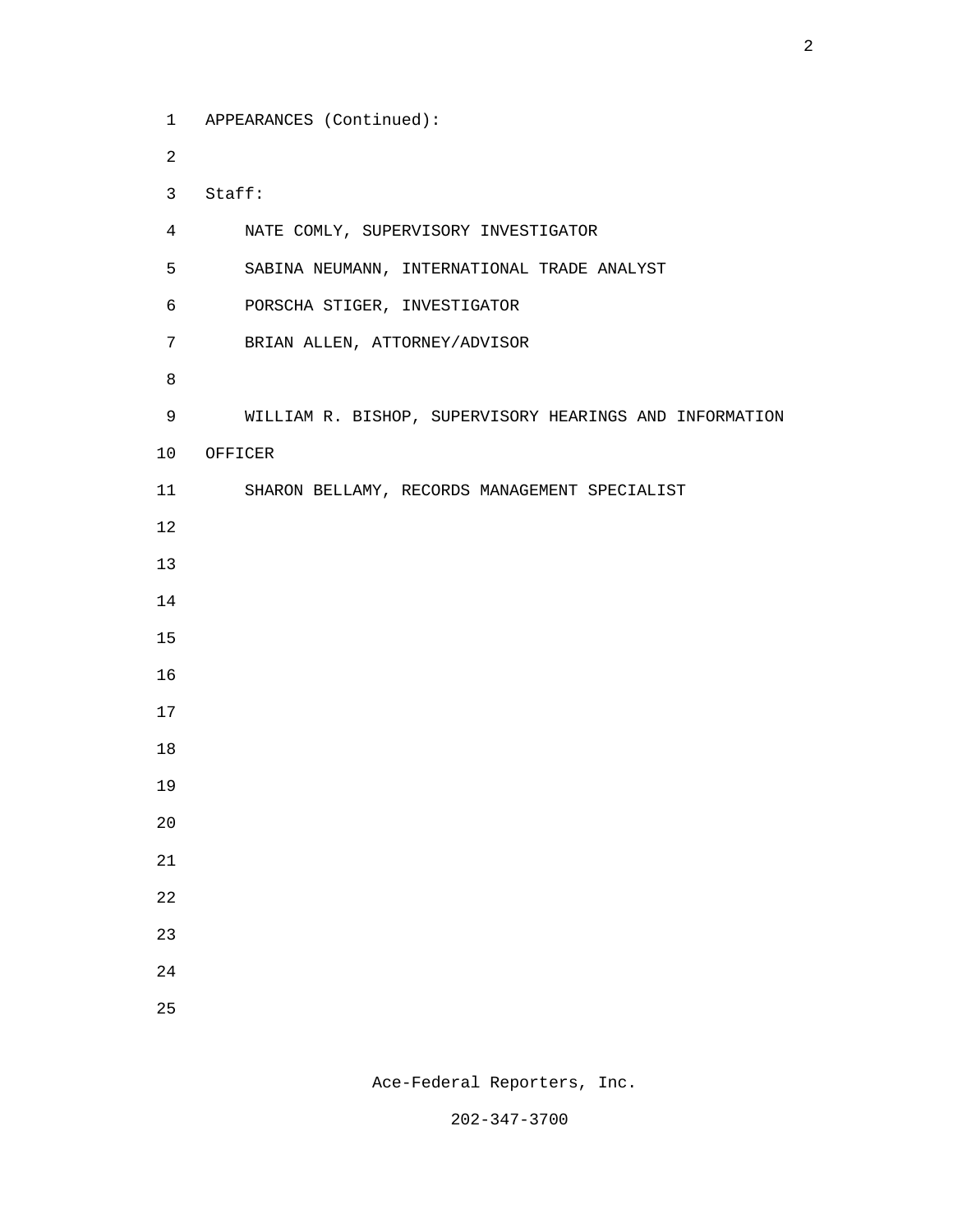| $\mathbf 1$ | PROCEEDINGS                                                 |  |  |
|-------------|-------------------------------------------------------------|--|--|
| 2           | (11:00 a.m.)                                                |  |  |
| 3           | VICE CHAIRMAN JOHANSON: Good morning.<br>This               |  |  |
| 4           | meeting of the U.S. International Trade Commission will now |  |  |
| 5           | come to order.                                              |  |  |
| 6           | Welcome to Chairman Schmidtlein who is                      |  |  |
| 7           | participating by telephone.                                 |  |  |
| 8           | CHAIRMAN SCHMIDTLEIN: Good morning.                         |  |  |
| 9           | I understand that there<br>VICE CHAIRMAN JOHANSON:          |  |  |
| 10          | are no agendas for future meetings, minutes, ratification   |  |  |
| 11          | lists or outstanding action jackets to consider.            |  |  |
| 12          | Next we turn to the vote in the fourth Review               |  |  |
| 13          | phase of Investigation Number 731-TA-683 concerning imports |  |  |
| 14          | of Fresh Garlic from China.                                 |  |  |
| 15          | Welcome to Mr. Comly and the staff who                      |  |  |
| 16          | participated in this investigation. Are there any           |  |  |
| 17          | questions for the staff?                                    |  |  |
| 18          | (No response.)                                              |  |  |
| 19          | VICE CHAIRMAN JOHANSON: Are there any additions             |  |  |
| 20          | or corrections to the staff report?                         |  |  |
| 21          | Nate Comly, Office of<br>MR. COMLY:                         |  |  |
| 22          | Investigations. Vice Chairman Johanson the report may be    |  |  |
| 23          | approved subject to the corrections contained in Office of  |  |  |
| 24          | Investigations memorandums, INV-PP-122, dated September 20, |  |  |
| 25          | 2017 and INV-PP-130, dated September 26, 2017.              |  |  |

Ace-Federal Reporters, Inc.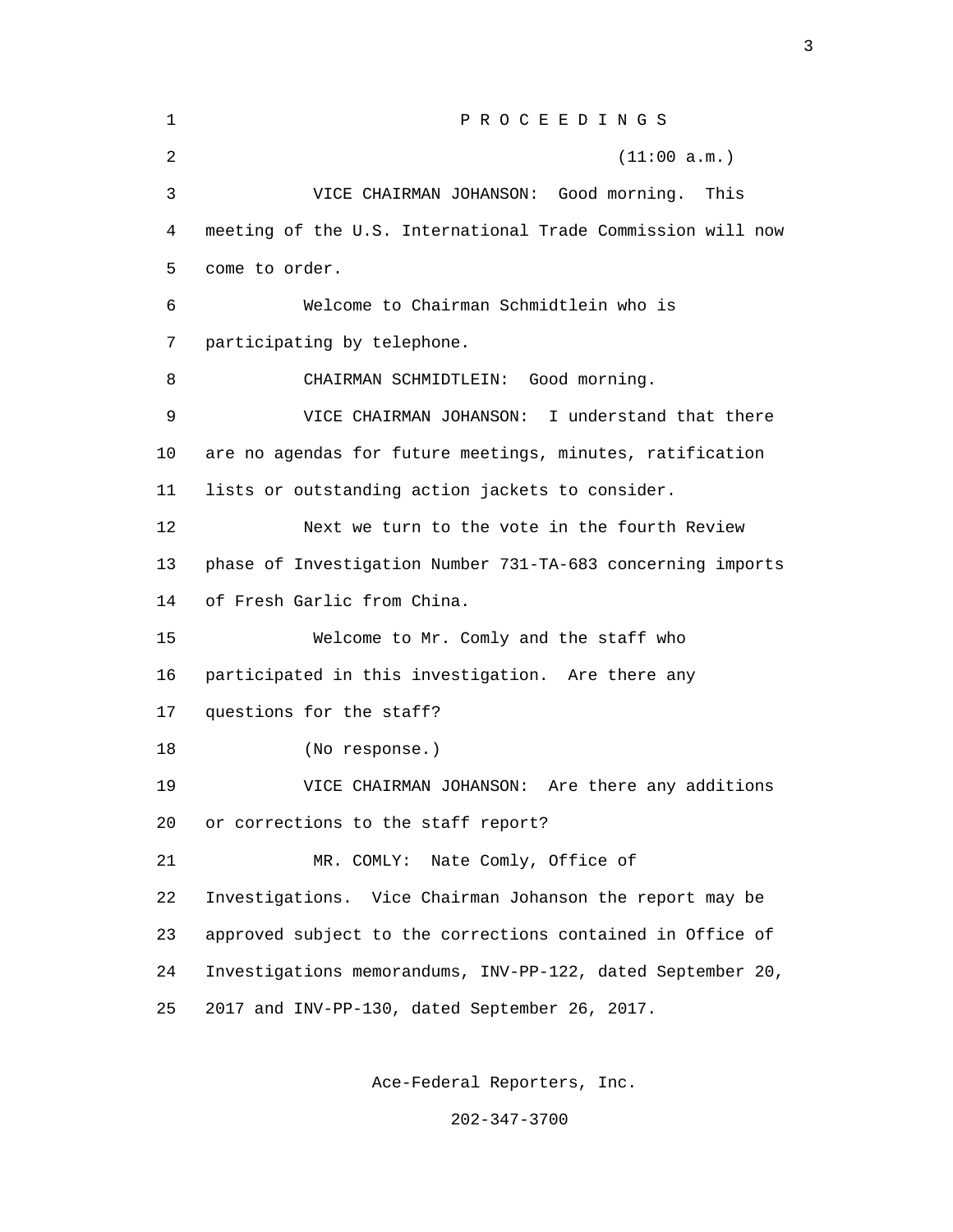1 VICE CHAIRMAN JOHANSON: Is there any objection 2 to approval of the staff report as revised? 3 (No response.) 4 VICE CHAIRMAN JOHANSON: Hearing none, it is 5 approved. Mr. Secretary, will you please call the roll? 6 MR. BISHOP: Commissioner Schmidtlein? 7 COMMISSIONER SCHMIDTLEIN: I vote in the 8 affirmative. 9 MR. BISHOP: Commissioner Johanson? 10 COMMISSIONER JOHANSON: I vote in the 11 affirmative. 12 MR. BISHOP: Commissioner Williamson? 13 COMMISSIONER WILLIAMSON: I vote in the 14 affirmative. 15 MR. BISHOP: Commissioner Broadbent? 16 COMMISSIONER BROADBENT: I vote in the 17 affirmative. 18 MR. BISHOP: Mr. Chairman, the Commission has 19 reached an affirmative determination. 20 VICE CHAIRMAN JOHANSON: Thank you, Mr. 21 Secretary. Further information regarding this 22 determination will be in the press release. Views of the 23 Commission currently are scheduled to be completed and 24 filed by October 19th, 2017. Thank you to all staff who 25 participated in this investigation. Seeing that there's no

Ace-Federal Reporters, Inc.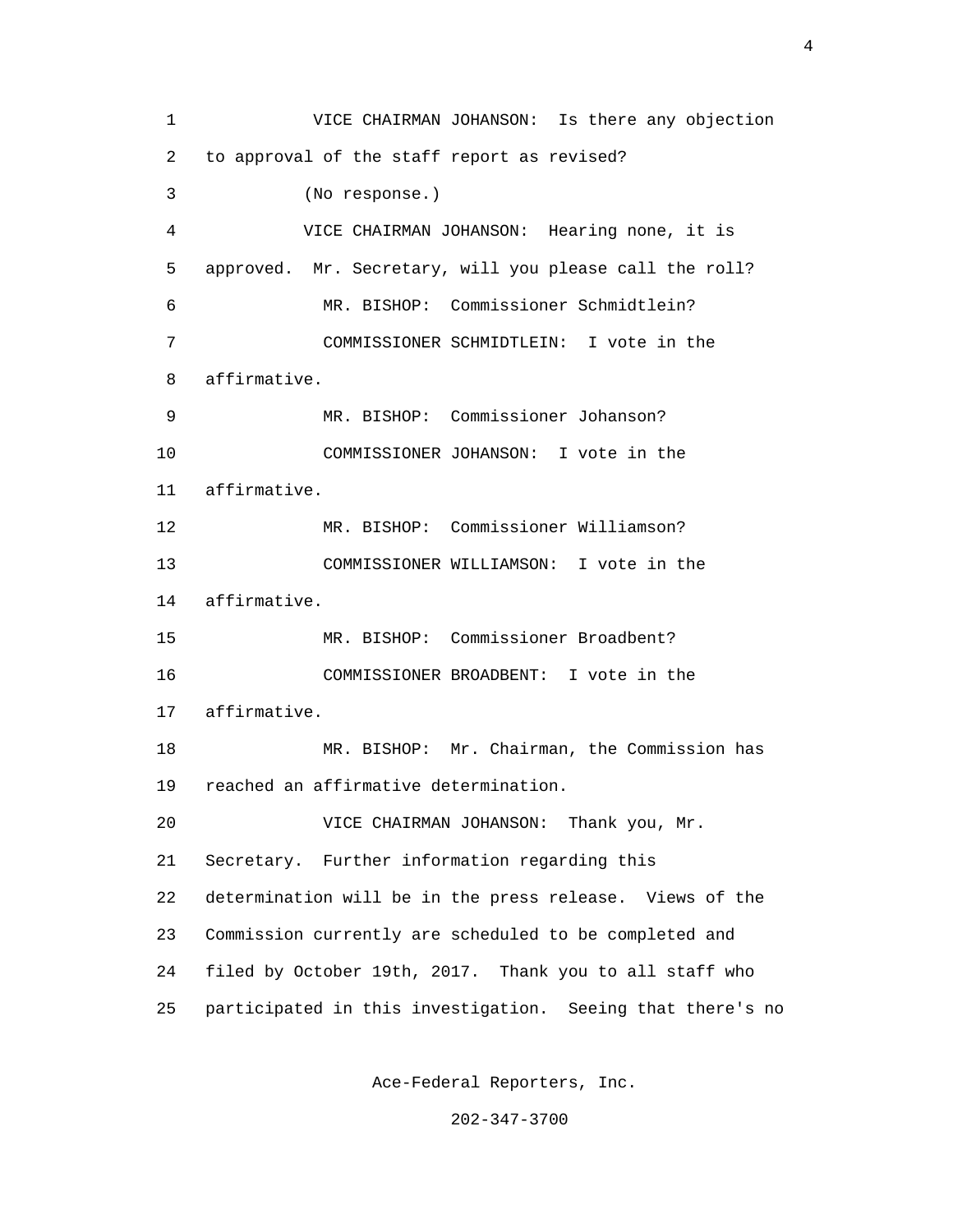| $\mathbf{1}$   |            | other business before the Commission, this meeting is |
|----------------|------------|-------------------------------------------------------|
| $\sqrt{2}$     | adjourned. |                                                       |
| $\mathsf{3}$   |            |                                                       |
| $\overline{4}$ |            | (Whereupon the meeting was adjourned at 11:01 a.m.)   |
| $\mathsf S$    |            |                                                       |
| $\epsilon$     |            |                                                       |
| $\sqrt{ }$     |            |                                                       |
| $\,8\,$        |            |                                                       |
| $\mathsf 9$    |            |                                                       |
| $10\,$         |            |                                                       |
| $11\,$         |            |                                                       |
| $12\,$         |            |                                                       |
| $13$           |            |                                                       |
| $14\,$         |            |                                                       |
| $15$           |            |                                                       |
| $16$           |            |                                                       |
| $17\,$         |            |                                                       |
| $18\,$         |            |                                                       |
| 19             |            |                                                       |
| $20\,$         |            |                                                       |
| $21\,$         |            |                                                       |
| 22             |            |                                                       |
| 23             |            |                                                       |
| $24\,$         |            |                                                       |
| 25             |            |                                                       |

Ace-Federal Reporters, Inc.